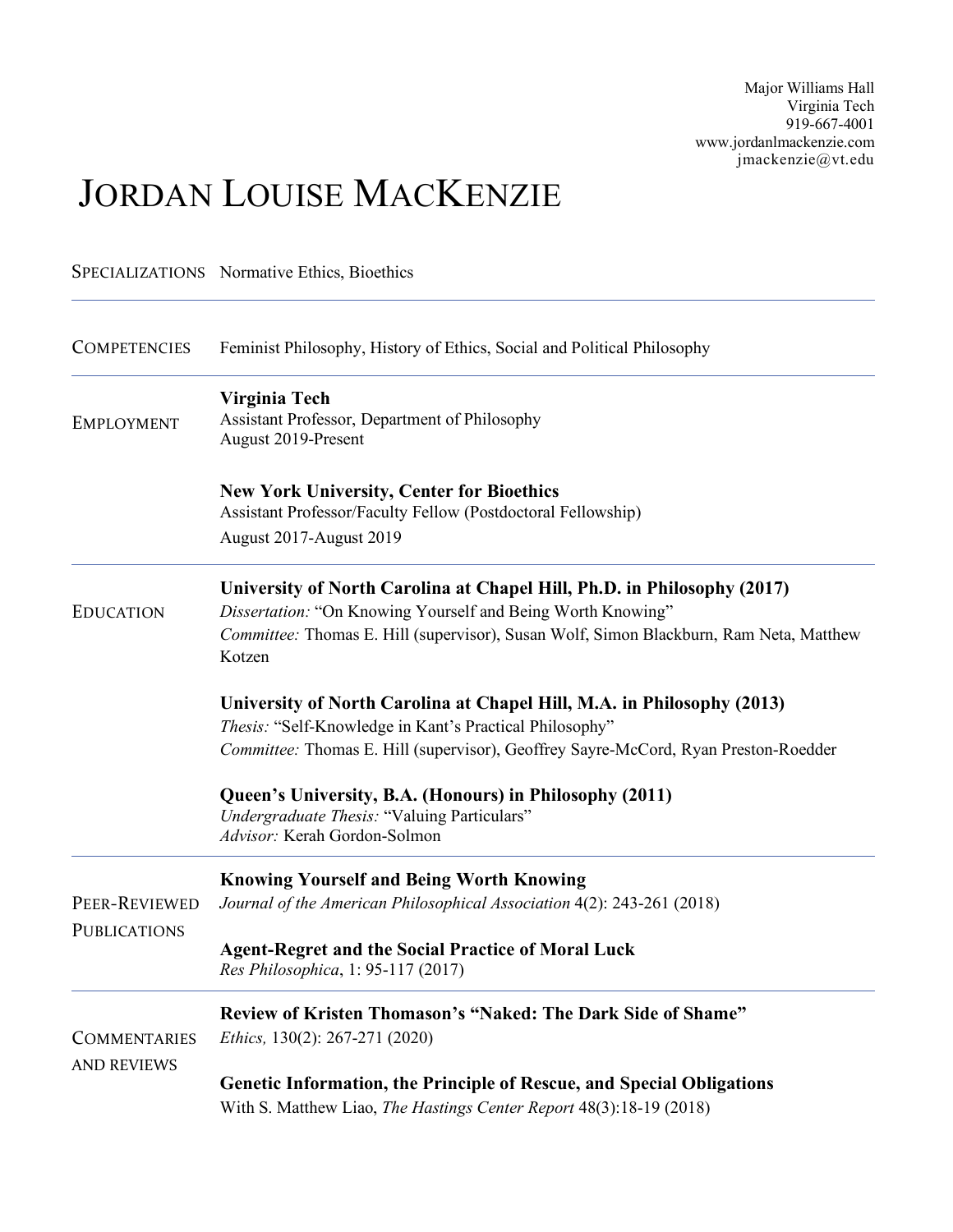|                                         | <b>In Normative Ethics</b>                                                                         |
|-----------------------------------------|----------------------------------------------------------------------------------------------------|
| PAPERS IN                               | Self-Knowledge as Kant's First Command (under review)                                              |
| <b>PROGRESS</b>                         | Respect, Practical and Epistemic                                                                   |
|                                         | Self-Deception as Self-Defeat                                                                      |
|                                         | Survivor's Guilt and Solidarity                                                                    |
|                                         | <b>In Bioethics</b>                                                                                |
|                                         | Does Pediatric Hand Transplantation Undermine a Child's Right to an Open Future? (under<br>review) |
|                                         | Medical Diagnosis as a Transformative Experience                                                   |
|                                         | May Surrogates Request Physician-Assisted Death?                                                   |
| <b>FELLOWSHIPS</b><br><b>AND AWARDS</b> | Social Sciences and Humanities Research Council of Canada Doctoral Fellowship, 2013-2016           |
|                                         | Horace Williams Fellowship (UNC), 2011-2012                                                        |
|                                         | Ontario Graduate Scholarship (Declined), Spring 2011                                               |
|                                         | Jaganathan Muraleenathan Book Prize in Philosophy (Queen's), Spring 2011                           |
|                                         | John Stark Gillies Scholarship in Philosophy (Queen's University), Spring 2009                     |
|                                         | Pall Ardal Moral Philosophy Prize (Queen's University), Spring 2009                                |
|                                         | <b>Survivor's Guilt as Solidarity</b>                                                              |
| <b>ACADEMIC</b><br>PRESENTATIONS        | CNY Moral Psychology Workshop, April 2020 (cancelled)                                              |
|                                         | <b>May Surrogates Request Physician-Assisted Death?</b>                                            |
|                                         | International Association for the Philosophy of Death and Dying Group Session at the               |
|                                         | American Philosophical Association, Pacific Division, April 2020 (cancelled)                       |
|                                         | <b>Self-Deception as Self-Defeat</b>                                                               |
|                                         | American Philosophical Association, Central Division, February 2020                                |
|                                         | Uppsala University, March 2019                                                                     |
|                                         | McGill University, February 2019                                                                   |
|                                         | Virginia Tech, February 2019<br>Fordham University, February 2019                                  |
|                                         |                                                                                                    |
|                                         | <b>Ethical Issues in Pediatric Hand Transplantation</b>                                            |
|                                         | Swedish Society of Plastic Surgeons, March 2019                                                    |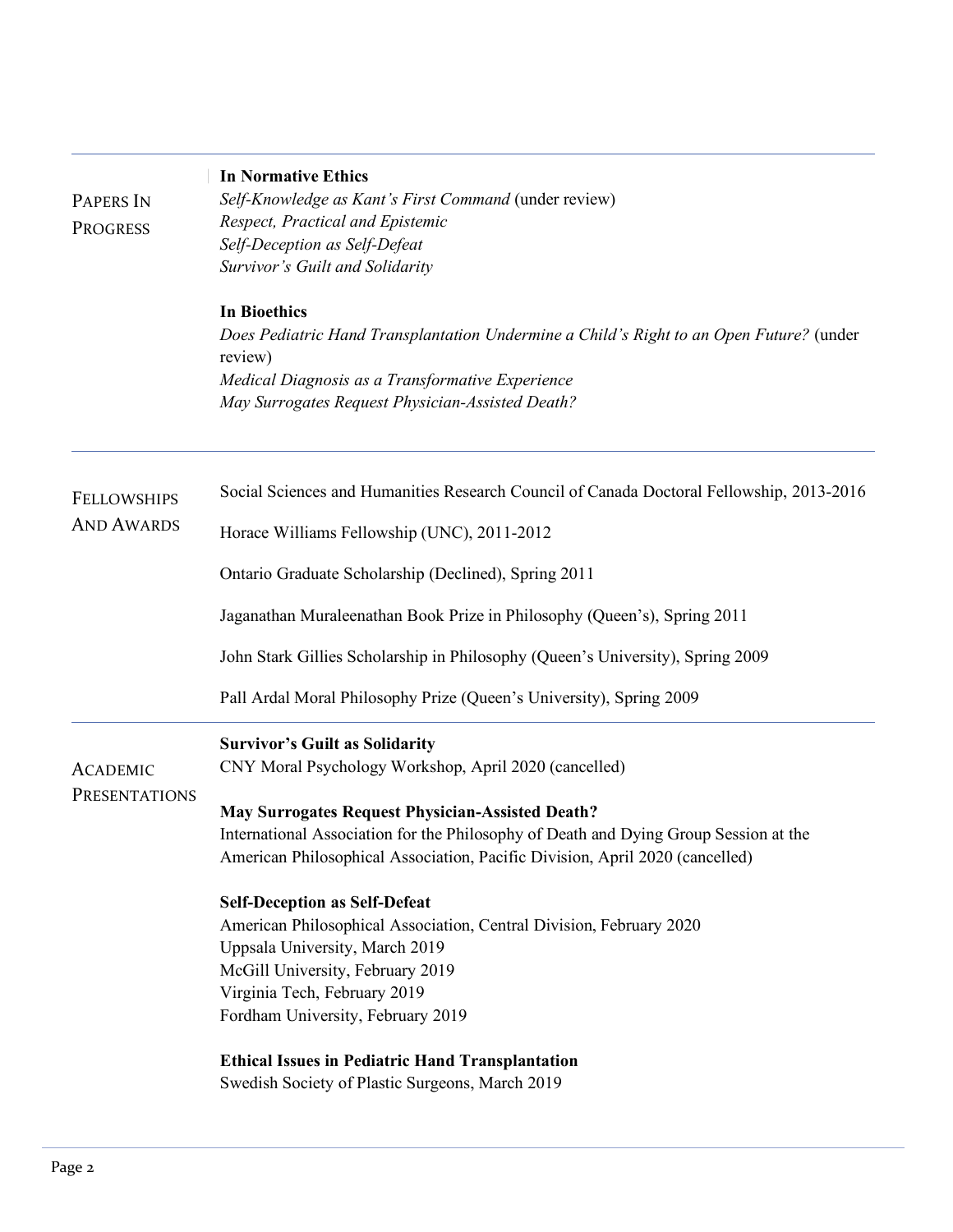# **Self-Deception as a Failure of Valuing**

New York Moral Psychology Reading Group, October 2018

# **Does the Right to Know Tell Us When It's Right to Tell?** The Hastings Center, April 2018

# **Knowing Yourself and Being Worth Knowing**

New York City Early Career Ethics Workshop, January 2018 Carleton College, February 2017 NYU Center for Bioethics, February 2017

# **Respect, Practical and Epistemic**

Thomas E. Hill Retirement Conference, May 2017 Rocky Mountain Ethics Congress, August 2016

# **Agent-Regret and the Social Practice of Moral Luck**

American Philosophical Association, Pacific Division, April 2015

### **Kant and the Duty to Know Oneself**

UNC Kantian Ethics Workshop, March 2014 North American Kant Society, Southern Reading Group, February 2014

**What Can Rawls Tell Us About Agent-Regret?**  North Carolina Philosophical Association, February 2014

### **Taking Homeostasis Seriously**

UNC Philosophy and Psychiatry Reading Group, June 2013

| <b>COMMENTARIES</b> | Comments on Keshav Singh's "There Is No Pragmatic or Moral Encroachment,"<br>Vancouver Summer Philosophy Workshop, August 2019                                                |
|---------------------|-------------------------------------------------------------------------------------------------------------------------------------------------------------------------------|
|                     | <b>Comments on Travis Timmerman's "The Problem with Person-Rearing Accounts of</b><br><b>Morality,"</b> American Philosophical Association, Eastern Division, January 2019    |
|                     | Comments on Corey Katz's "Contractualism, Person-Affecting Wrongness, and the Non-<br>Identity Problem," American Philosophical Association, Central Division, February 2018  |
|                     | <b>Comments on Andrew Ross's "Threats, Choice, and the Moral Relevance of Causal</b><br><b>Placement,"</b> Canadian Philosophical Association, June 2013                      |
|                     | Comments on Kelin Emmett's "A Problem with the Wide-Scope View of the Hypothetical<br><b>Imperative,"</b> American Philosophical Association, Eastern Division, February 2013 |
| <b>TEACHING</b>     | <b>Instructor of Record</b><br>Virginia Tech<br>Morality and Justice (Undergraduate), Spring 2020<br>Biomedical Ethics (Undergraduate), Spring 2020                           |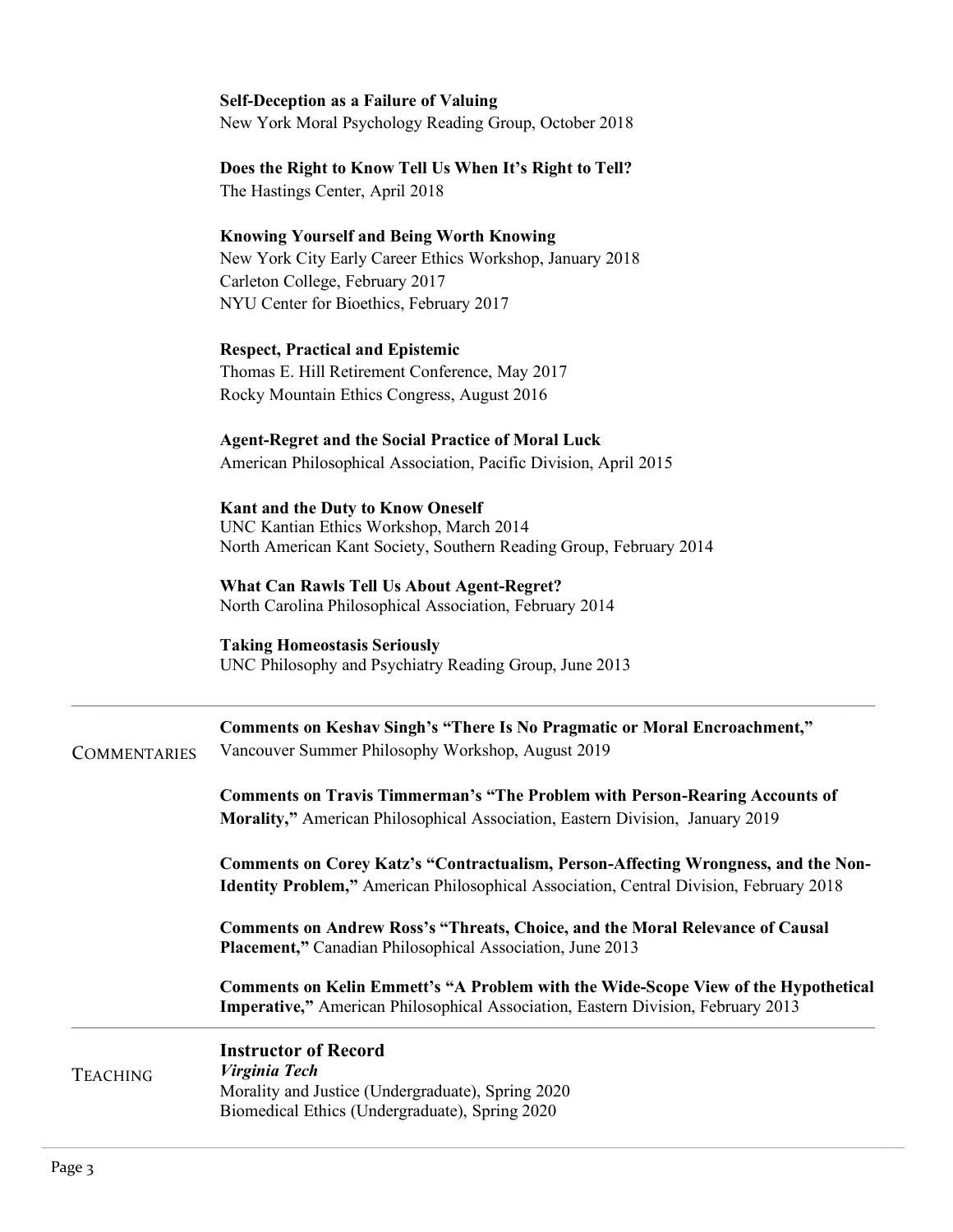Advanced Moral Theory (Undergraduate), Fall 2019

#### *New York University*

Ethics of Disability (Undergraduate), Spring 2019 Reproductive Ethics (Graduate), Spring 2019 Advanced Introduction to Bioethics (Graduate), Fall 2018, Fall 2017 Current Political Controversies in Bioethics (Graduate), Spring 2018 Introduction to Medical Ethics (Undergraduate), Fall 2017

#### *University of North Carolina at Chapel Hill*

Introduction to Feminist Philosophy (Undergraduate), Summer 2017, Summer 2015 Advanced Contemporary Ethical Theory (Undergraduate), Spring 2017 Introduction to Bioethics (Undergraduate), Summer 2016, Summer 2014 Introduction to Ethics (Undergraduate), Summer 2013

#### **Supervision**

**Virginia Tech** *As Primary Advisory* Trey Rogers, Ethan Higgenbotham, Jin Tian Acton

#### *As Second Reader*

Ethan Gordon

### **NYU Center for Bioethics**

#### *As Primary Advisor*

Doyin Akintobi-Adeyeye, Isabel Avina, Edna Bissoon, Rayheann NaDejda Collins, Melissa Fewer, Yulia Gamper, Tori Grant, Sasha Isaac, Sheina Leboeuf, James Lim, Sara Meeder, Kimberly Vargas-Barreto

#### *As Second Reader*

Graham Curtiss-Rowlands, Jack Harris, Dhara Kadakia, Gennaro Selvaggi, Sirin Yilmaz, Michael Levot, Megan Kitts, Atina Knowles, John Dail, Jamie Webb, Austin Wishart

### **Additional Activities**

*APA Pacific Teaching Hub, Panel Participant,* Spring 2020 (cancelled) Participant on panel focused on job market teaching demonstrations

*Certificate in Bioethics, NYU Center for Bioethics*, 2017-2019 Created proposal materials, and designed curriculum for Certificate in Bioethics Program

*Bioethics@NYU* Faculty co-sponsor for undergraduate bioethics club, 2017-2019

*Future Faculty Fellowship Program, UNC Chapel Hill*, 2016 Selected on basis of pedagogical excellence to participate in competitive fellowship program

*Graduate Research Consultant Grant Recipient*, *UNC Chapel Hill,* 2015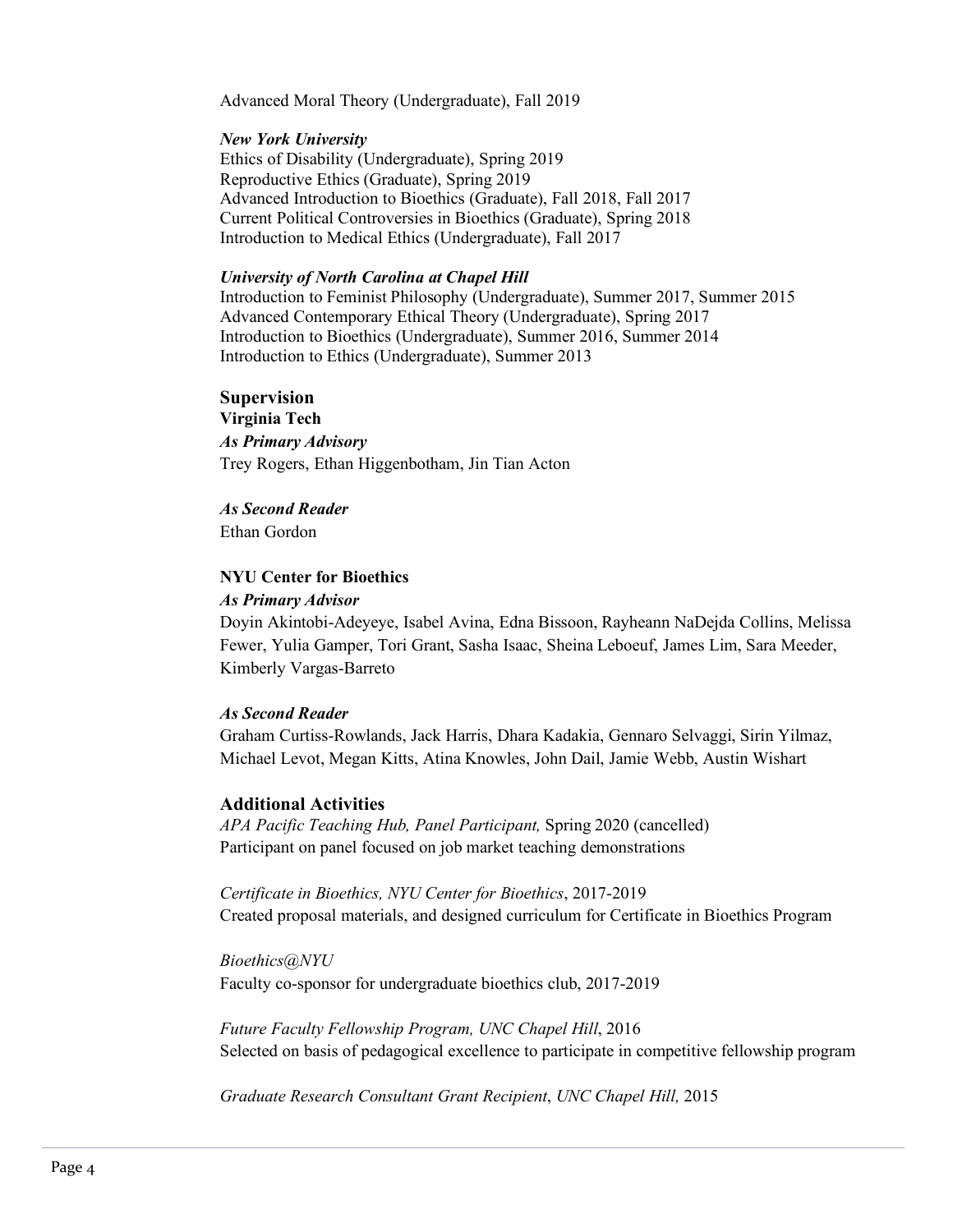With Thomas E. Hill, won a grant to design and co-run an honors seminar aimed at promoting original undergraduate research; consulted with students on research projects throughout course

*Teaching Assistant Coordinator, UNC Chapel Hill*, 2014-2015 Trained first-time philosophy teaching assistants, and organized teaching workshop series

# **Presentations and Discussion Sessions**

PUBLIC. **OUTREACH**  *Taking Money from Industry: Some Ethical Considerations* With S. Matthew Liao, presented and led discussion with NYU College of Public Health Faculty on ethical issues associated with industry research funding, November 2018

*Ethical Issues in Longitudinal Pediatric Research* Ran discussion session with NYU Neuroscience and Education Lab, November 2018

#### *The Ethics of Designing Babies*

Presentation for students at the High School for Environmental Studies, October 2018 *Microaggressions and Implicit Bias: Philosophical and Practical Issues* NYU College of Global Public Health Orientation, August 2017, August 2018

*Trending Topics in Bioethics* NYU College of Global Public Health Facebook Live Interview, April 2018

*North Carolina Ethical Leadership Conference* Ran workshops on bioethics topics for high school students from across North Carolina, 2015

### **Videos and Public Writing**

*Genetic Privacy and the Golden State Killer* NYU GPH Newsletter, May 2018, https://publichealth.nyu.edu/eventsnews/news/2018/05/04/genetic-privacy-and-golden-state-killer

*Philosophy in 15 Minutes: The Non-Identity Problem* UNC Chapel Hill, January 2017, https://www.youtube.com/watch?v=CVxhMzOwuA0

*Wireless Philosophy Video: The Appeal to the People Fallacy* February 2015, http://www.wi-phi.com/video/appeal-people

### **Ethics Bowl**

*How Much Should We Care About Animals?" Ethics Bowl Demo* Participated in 'mock' ethics bowl with Jeff Sebo, Alice Crary, Elizabeth Harman, Dale Jamieson & Shelly Kagan, Columbia University, May 2017

#### *2014 National High School Ethics Bowl*

Assisted in running NHSEB, which brought together teams from across the United States and Canada to compete, Spring 2014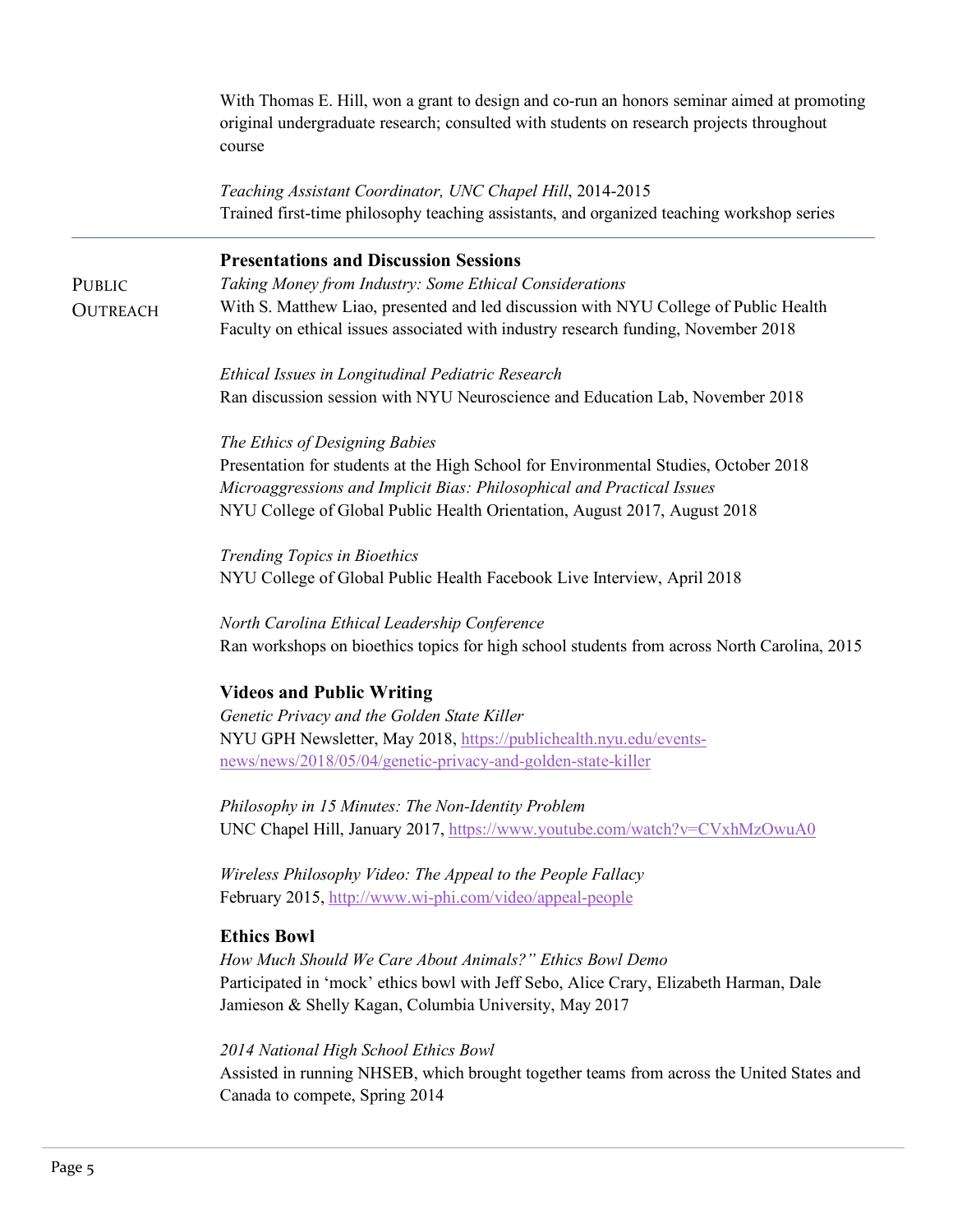#### *High School Ethics Bowl Judge*

New York High School Ethics Bowl, January 2018 North Carolina High School Ethics Bowl, February 2012, November 2012, November 2013, April 2015, January 2016, January 2017 National High School Ethics Bowl, April 2013, April 2014, April 2015, April 2016, April 2017

### **The Parr Center for Ethics 'Lunch and Learn' Lecture Series**

Organized and recruited speakers for an ongoing community-oriented applied ethics lecture series, 2013-2014

#### **Departmental**

# **SERVICE**

*Virginia Tech* Alternate Member, IRB, Spring 2020 MA Application Committee, Spring 2020 Co-Organizer, PhD Application Bootcamp, Spring 2020 Director of Pre-Health Professions Philosophy Major, Fall 2019-present Faculty Senate, Fall 2019-present MA Professionalization Workshop Leader (x2), Fall 2019-present Tenure-Track Search Committee, Fall 2019- Spring 2020 Department By-Laws Revision Committee, Fall 2019-present

#### *NYU Center for Bioethics*

Assistant Professor/Faculty Fellow Search Committee, 2017-2018 NYU Center for Bioethics MA Application Committee, 2017-2019 Junior Faculty Mentorship Program Participant, NYU Global Public Health, 2018 Assisted in building and advertising Bioethics Minor, 2017-2019

### *UNC Chapel Hill*

Research Assistant to Thomas E. Hill, 2013-15 Editorial Assistant to Susan Wolf, 2013-2014 Co-Organizer, UNC Workshop on Kant's Ethics, March 2014 Faculty Liaison, 2012-2013 Speaker Series Committee Representative, 2011-2012

#### **To the Profession**

Co-Organizer (with Tom Dougherty, UNC), Virginia Normative Ethics Workshop, Fall 2019- Present Session Chair, Vancouver Summer Philosophy Conference, August 2018

#### **Refereeing**

Journal of Plastic Surgery and Hand Surgery (Spring 2019, Fall 2019), Vancouver Summer Philosophy Conference (Spring 2019, Spring 2018), Analysis (Fall 2018), Developing World Bioethics (Fall 2018), The Canadian Journal of Philosophy (Fall 2018), The Journal of Moral Philosophy (Summer 2018), Social Theory and Practice (Fall 2017, Spring 2016), The Canadian Philosophical Association (Spring 2016), The Journal of Value Inquiry (Spring 2013)